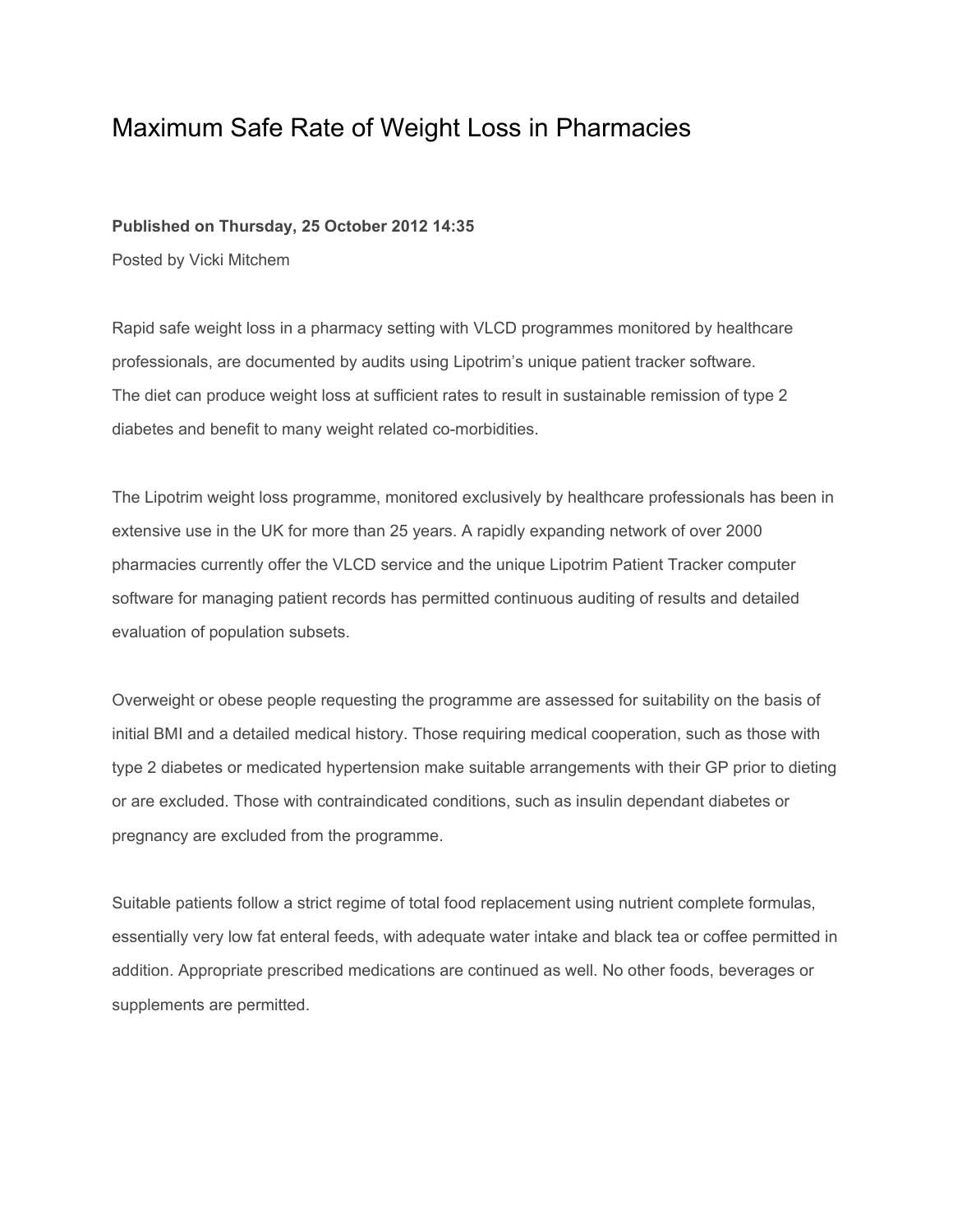Dieters are monitored and weights recorded weekly – only 1 week's supply of formulas can be obtained at each visit and obvious non-compliance is corrected or the dieter is offered alternative weight loss advice.

Records are maintained on the Patient Tracker programme.

The extreme flexibility of the Patient Tracker software, in addition to documenting and visualising each individual patient's experience, allows for presentation of evidence of the weight loss achievements of cohorts of patients. This has become important for commissioning and the ability of grouping patients from an individual surgery permits documentation to the surgery of the collective progress of their patients,

Results from thousands of patients' audits document that the percentage of initial weight lost generally averages well over 5% and in most cases over 10%. Successful weight loss is found even in the extremely high BMI patients, who are usually refractory to weight management attempts, causing many people to believe that the only option for these people is expensive and invasive bariatric surgery.

Patients with high BMI, have to deal with many difficult issues and for these people, standard approaches to weight loss have often been ineffective. They fail because they all are attempting to control addictive behaviour while permitting continued use of the substance of abuse. It does not work with alcohol or tobacco. It does not work with drugs and it rarely works with food. For seriously overweight people, the most effective treatment is to totally stop the substance of abuse, which is why a Total Food Replacement programme is so much more effective.

Obtaining the required complement of nutrients from common foods requires many more Calories than is consistent with rapid and substantial weight loss. The advantage of a Total Food Replacement programme is that nutrition is provided by a nutritionally complete formula, allowing the